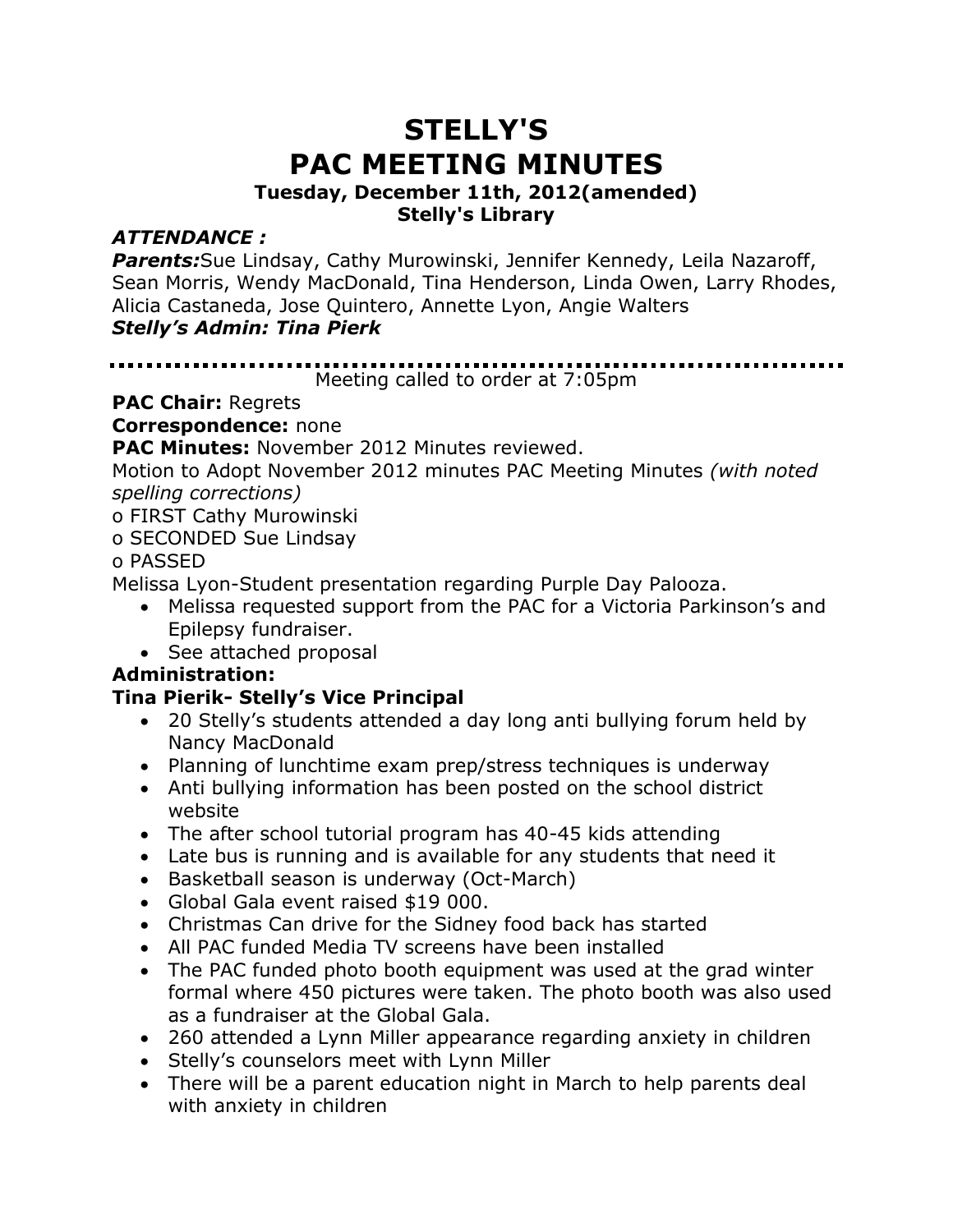- Interims to be sent out this week
- Staff Christmas show rehearsals are underway
- Discussion on grad communication between students and between parents

**SPC:** Nothing to report

**COPACS:** [www.copacs.sd63.bc.ca](http://www.copacs.sd63.bc.ca/)

#### • **CPF: Canadian Parents for French:**

• See bulletin on the Stelly's web site

**Treasurer's Report: Sue Lindsay:** see Treasurer's report

• Discussion on previous months funding requests

## **Fundraising:**

- Fresh cup-\$4 donated from every lb of coffee purchased
- The Co-op-\$1500 in gift cards to be used for the breakfast club
- Thrifty's-4L of milk and 1lg cream cheese/week

#### **Funding Requests: Athletic Department**

Motion to approve the remaining \$5000 to cover the costs of association fees o FIRST Sue Lindsay

o SECONDED Jen Kennedy

o PASSED

Motion to table the request to fund two exercise bikes for the work out room.

- o FIRST Larry Rhodes
- o SECONDED Tina Henderson
- o PASSED

## **Art Department**

Motion to approve \$600 for the purchase of a 2 inch button machine o FIRST Angie Walters o SECONDED Sue Lindsay

o PASSED

Motion to approve \$600 for primer, clear coat and painting supplies to be used for the Mural Program o FIRST Angie Walters o SECONDED Wendy MacDonald o PASSED

## **Math Department**

Motion to approve \$1000 for math contest fees o FIRST Sue Lindsay o SECONDED Angie Walters